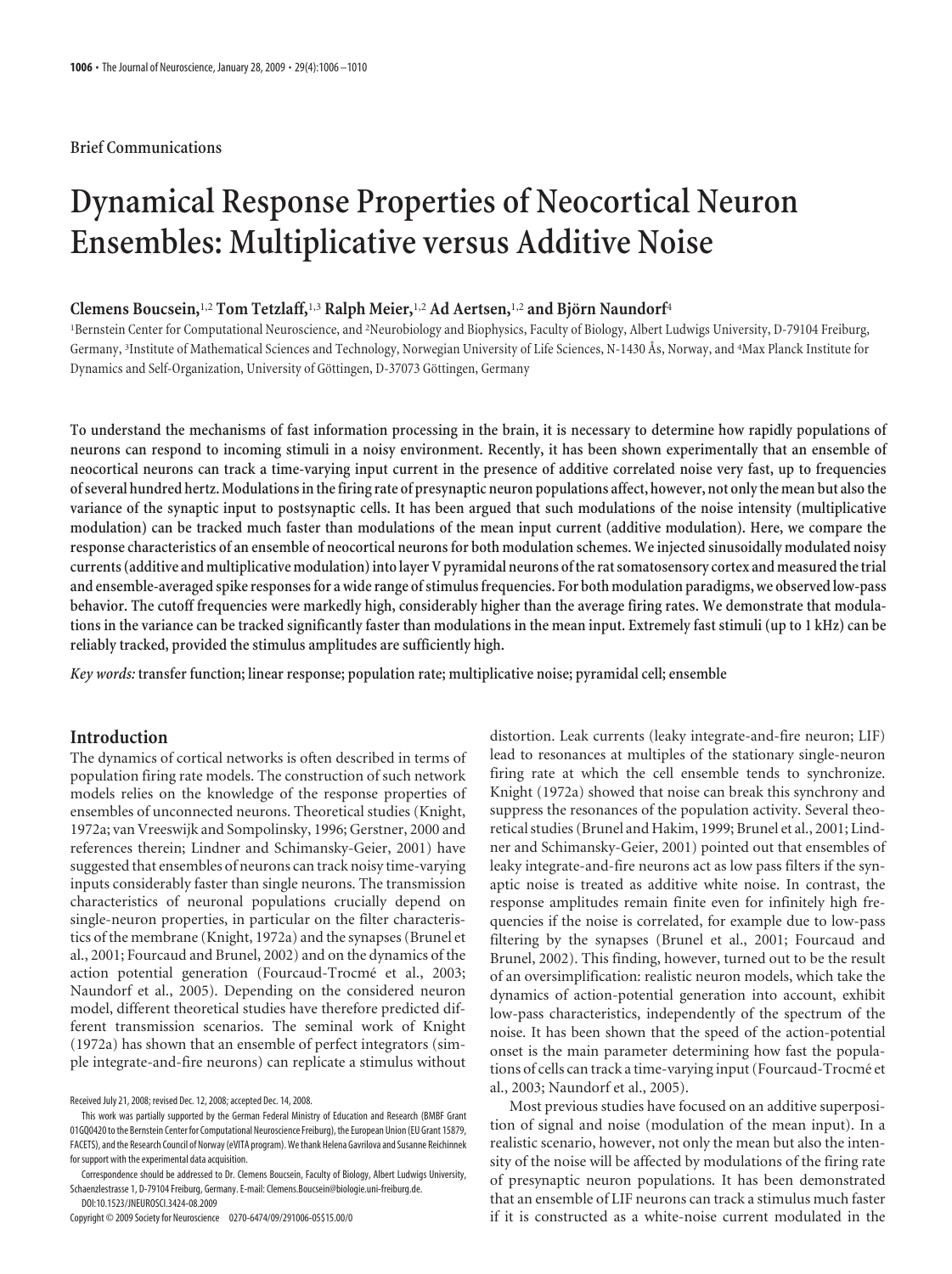variance (multiplicative modulation) (Lindner and Schimansky-Geier, 2001), rather than in the mean. For correlated (colored) noise, however, the two stimulus paradigms become less distinct (Fourcaud-Trocmé et al., 2003; Naundorf et al., 2005). Ensembles of model neurons with finite action-potential onset speed exhibit low-pass behavior for both modulation paradigms.

Despite the rich theoretical background, experimental evidence on the transmission properties of neuronal ensembles is only recently becoming available. For additive input modulation, it has been demonstrated that ensembles of neocortical neurons can track stimuli in the presence of colored noise very fast: up to frequencies of 200 Hz (Köndgen et al., 2008). In accordance with theoretical predictions, the work of Silberberg et al. (2004) indicated that a multiplicative modulation speeds up the population response considerably, if the noise is (quasi) white. Here, we assessed the transmission properties for multiplicative modulation for the case of colored noise and over a wide range of frequencies and modulation depths, and compared them to the additive scenario. To this end, we measured transfer functions of ensembles of layer V pyramidal neurons from rat somatosensory cortex for the two different stimulation paradigms (additive and multiplicative). For both modulation paradigms we observed low-pass behavior. The cutoff frequencies were, however, significantly higher for modulations of the noise variance than for modulations of the mean input. Our results experimentally confirm the theoretical predictions for the response properties of neurons with finite but large action-potential onset speed.

#### **Materials and Methods**

*Electrophysiology*. Acute slices of 350  $\mu$ m thickness were prepared from somatosensory cortex of rats (Long–Evans; postnatal days 16 –24) as described previously (Boucsein et al., 2005). Whole-cell patch-clamp recordings (pipette resistance 2–6 M $\Omega$ , capacitance 13–17 pF) were made from visually identified layer V pyramidal neurons  $(N = 23)$  using infrared video microscopy (Dodt and Zieglgänsberger, 1998). Cells were routinely filled with biocytin via the patch pipette and, after fixation, processed with a silver-enhanced DAB-reaction (Horikawa and Armstrong, 1988) to confirm their identity. Control signals for current injection were sampled at 20 kHz and low-pass filtered at 3–10 kHz before application via the patch-clamp amplifier (BVC-700A, Dagan). Lowpass properties of patch pipettes were compensated for by using the capacitance neutralization circuits of the amplifier. Voltage recordings were low-pass filtered at 3–5 kHz before sampling at 20 kHz (micro-1401, Cambridge Electronic Design). Animal treatment was according to the Freiburg University's and German guidelines on the use of animals in research.

*Stimuli.* Synaptic input currents *I*(*t*) were synthesized as Ornstein-Uhlenbeck noise  $z(t)$  (i.e., low-pass filtered white noise  $x(t)$ ,  $\tau \cdot dz / dt =$  $-z(t) + x(t)$ , time constant  $\tau = 1$  ms) with a sinusoidal modulation of the mean (additive modulation),

$$
I(t) = I_0 + I_1 \sin(2\pi ft) + z(t),
$$
 (1)

or of the variance of the noise (multiplicative modulation),

$$
I(t) = I_0 + I_1 \sin(2\pi ft) \cdot z(t). \tag{2}
$$

Four different modulation depths  $(I_1 = 0.1, 0.2, 0.5, 1)$  and modulation frequencies ranging from 1–1000 Hz were used. To reduce the number of parameters, we set the offset  $I_0$  to zero. To keep the ensemble of cells close to a defined working point, we scaled the amplitude of the input currents such that the time-averaged firing rates of individual cells remained in the range between 5 and 10 spikes/s (Fig. 1*B*). This way we make sure that the additive and the multiplicative modulation scheme have the same effect at zero frequency. Each stimulation frequency was applied for 50 s, with 0.5 s gaps between trials for the different frequencies, and only data from cells where all frequencies could be applied were analyzed. In a



Figure 1. A, Stimulation paradigms used in the present study. The top trace shows the phase of the sine wave, with which the injected noisy currents were modulated. Below, Examples of injected currents (top traces) and resulting membrane potential fluctuations (bottom traces) are shown for both additive and multiplicative modulation. *B*, Histograms of average firing rates for all cells used for the additive (top) and multiplicative (bottom) modulation.

subset of cells  $(N = 4)$ , frequency order was randomly shuffled, but since frequency tuning curves did not show differences in shape compared with those derived from ascending frequency order stimulation, data were pooled. Stimuli with the four different modulation depths  $I_1$  were applied to 7, 12, 11, 13 cells and 7, 15, 14, 13 cells for mean and variance modulation, respectively. Cells had an input resistance of 80  $\pm$  57 M $\Omega$ (27–270 M $\Omega$ ), access resistance was 19  $\pm$  6 M $\Omega$  (10–32 M $\Omega$ ). Liquid junction potentials were left uncorrected.

*Data analysis.* Spikes were detected using a combined threshold and dead-time criterion (Voltage  $>$  0 mV and a minimal interspike interval of 2 ms). The spike phase was determined using the period histogram (bin size 0.1/*f*), i.e., the stimulus sine-wave triggered histogram for each trial and each neuron. A sinusoidal function of the form

$$
r(t) = r_0(f) + r_1(f) \cdot \sin(2\pi ft + \phi(f))
$$
 (3)

was fitted to the period histogram by minimizing the squared deviations of *r*(*t*) from the actual data (least square fit, Levenberg–Marquardt algorithm). The goodness of the fit was quantified by the confidence interval (68.2% range) for each fit parameter  $r_0$ ,  $r_1$  and  $\phi$ , respectively. To obtain estimates of the population responses, we averaged the complex transfer functions defined by

$$
H(f) = A(f) \exp(i\phi(f))
$$
 (4)

with

$$
A(f) = \frac{r_1(f)}{r_0(f)I_1(f)}\tag{5}
$$

across the ensemble of cells and extracted the amplitudes (Figs. 2, 3, thick black curves) and phases of the resulting population transfer functions for further data analysis (Fig. 4). The fit errors of the single cell data gave rise to the confidence interval of the population amplitudes (Figs. 2, 3, gray bands) and phases via error propagation. To evaluate the significance of the measured responses, we generated ensembles of stationary Poissonian spike trains with rates according to the population averaged firing rates for each stimulus condition. By repeating the analysis described above for these surrogate data, we obtained significance levels for the single-cell and population data (Figs. 2, 3, gray lines). The response characteristics of the neuron ensembles were quantified by fitting a function of the form

$$
A(f) = \frac{H_0}{\sqrt{1 + (f/f_c)^{2\alpha}}}
$$
(6)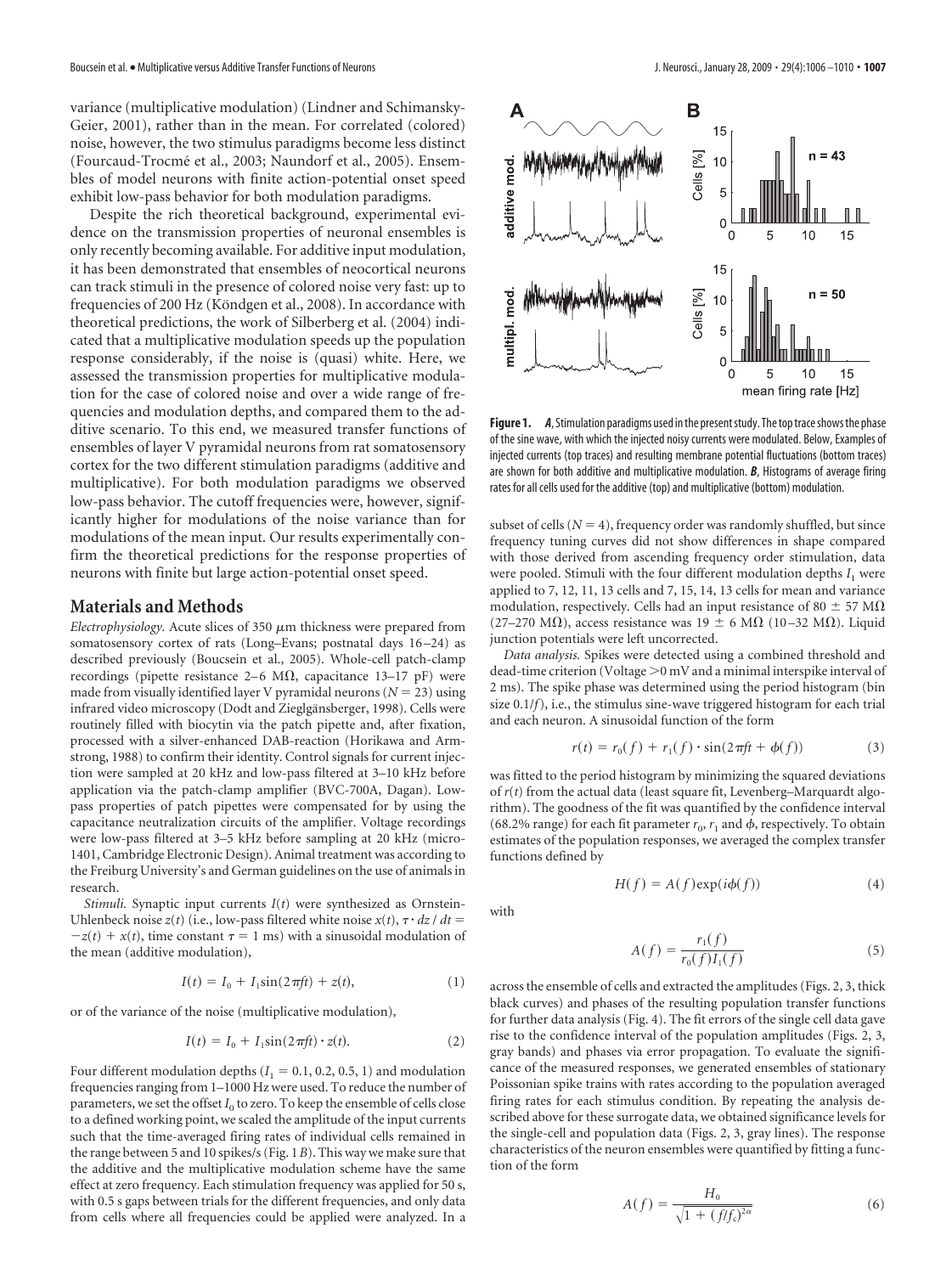

**Figure 2.** Response tuning curves for stimuli with additive modulation (A:  $I_1 = 0.1$ , B:  $I_1 =$ 0.2, **C**:  $I_1 = 0.5$  and **D**:  $I_1 = 1.0$ ). Amplitudes of single cell (thin black lines) and population responses (thick black line, white symbols) are shown for different stimulus frequencies. The light gray area represents the 95% confidence interval of the population average. Significance levels (5%) for the single cell (thin gray line) and population data (thick gray line) were obtained from randomly shuffled spike data.



Figure 3. Response tuning curves for stimuli with multiplicative modulation, details as in Figure 2.

to the amplitude of the population averaged transfer function (leastsquare fit, Levenberg–Marquardt). Here, *H*<sub>0</sub> corresponds to the response amplitude for small frequencies ( $f \ll f_c$ ),  $f_c$  is the cutoff frequency defined by  $H(f_c) = H_0 / \sqrt{2}$ , and  $\alpha$  measures how the response amplitudes decay at large frequencies ( $f \gg f_c$ ) (Fig. 4). To test for the presence of transmission delays d between input currents and spike responses, we fitted a linear decay,

$$
\phi(f) = \phi_0 - 2\pi f \cdot d,\tag{7}
$$

to the phase of the population averaged transfer function at high frequencies (800 –1000 Hz).

## **Results**

We assessed the transmission properties of an ensemble of cortical neurons in a moderately active regime, which allows for both an increase and a decrease of the firing rate. Since neocortical neurons in acute brain slices are usually not spontaneously active, we scaled the injected noisy currents appropriately to keep the



**Figure 4.** Results of transfer function fit (cf. Eqs. 6, 7). Dependence of low-frequency gain  $H_0$ (A), cutoff frequency  $f_{\text{c}}$  (B), decay exponent  $\alpha$  (C) and transmission delay  $d$  (D) on stimulus amplitude  $I_1$  for additive (gray) and multiplicative (black) modulation. Data obtained from ensemble averaged transfer functions. Symbols indicate best-fit parameters. Error bars represent 68.2% confidence intervals.

average firing rates  $r_0$  in a low narrow range (Fig. 1*B*) (7  $\pm$  3 spikes/s for additive modulation,  $5 \pm 3$  spikes/s for multiplicative modulation). Throughout each trial, firing rates varied only little and were neither correlated with the stimulus amplitude  $I_1$  nor the frequency  $f$  (data not shown).

The normalized response amplitudes  $r_1(f)/r_0(f)$  revealed low-pass characteristics for both the additive (Fig. 2) and the multiplicative modulation (Fig. 3). The fitted cutoff frequencies  $f_c$  (cf. Eq. 6) were generally high and ranged from  $\sim$  60–300 Hz (Fig. 4*B*). They were significantly higher for the multiplicative modulation (220  $\pm$  70 Hz for  $I_1 = 0.1$ ) compared with the additive modulation paradigm (110  $\pm$  50 Hz for  $I_1 = 0.1$ ) (Fig. 4*B*). Overall, the cutoff frequencies increased with the stimulus amplitude  $I_1$ . For the largest amplitude ( $I_1 = 1.0$ ) we observed  $f_c =$ 290  $\pm$  50 Hz for the multiplicative and  $f_c$  = 170  $\pm$  30 Hz for the additive modulation.

The comparison between the single cell response amplitudes (Figs. 2, 3, thin black lines) and the corresponding significance levels (Figs. 2, 3, thin gray lines) shows that for small stimulus amplitudes  $(I_1 = 0.1)$  individual cells could reliably track the stimuli up to frequencies of  $\sim$  200 Hz for both the additive (Fig. 2*A*) and the multiplicative (Fig. 3*A*) modulation scheme. For higher frequencies, the distribution of fitted amplitudes  $r_1$  did not significantly differ from the one obtained from the surrogate spike data. Significant single cell responses at higher frequencies  $(f > 200$  Hz) could only be observed for larger stimulus amplitudes *I*<sup>1</sup> (Figs. 2*B*–*D*, 3*B*–*D*). Population averaging can further increase the signal-to-noise ratio, provided noise correlations can be neglected (Zohary et al., 1994). At the population level, we find significant responses for the smallest modulation depth  $I_1 = 0.1$ for frequencies  $<300$  Hz (Figs. 2, 3, compare gray bands and thick gray lines). For multiplicative modulation with large modulation depths  $(I_1 = 0.5, 1.0)$ , we observe reliable population responses up to 1 kHz. Note, that these data were obtained for a small population of *N* cells by averaging over many stimulus periods over a rather long, physiologically nonrelevant, time window of  $T = 50$  s. One may ask how reliable a population of *M* cells can respond to a single stimulus period. If we assume that we can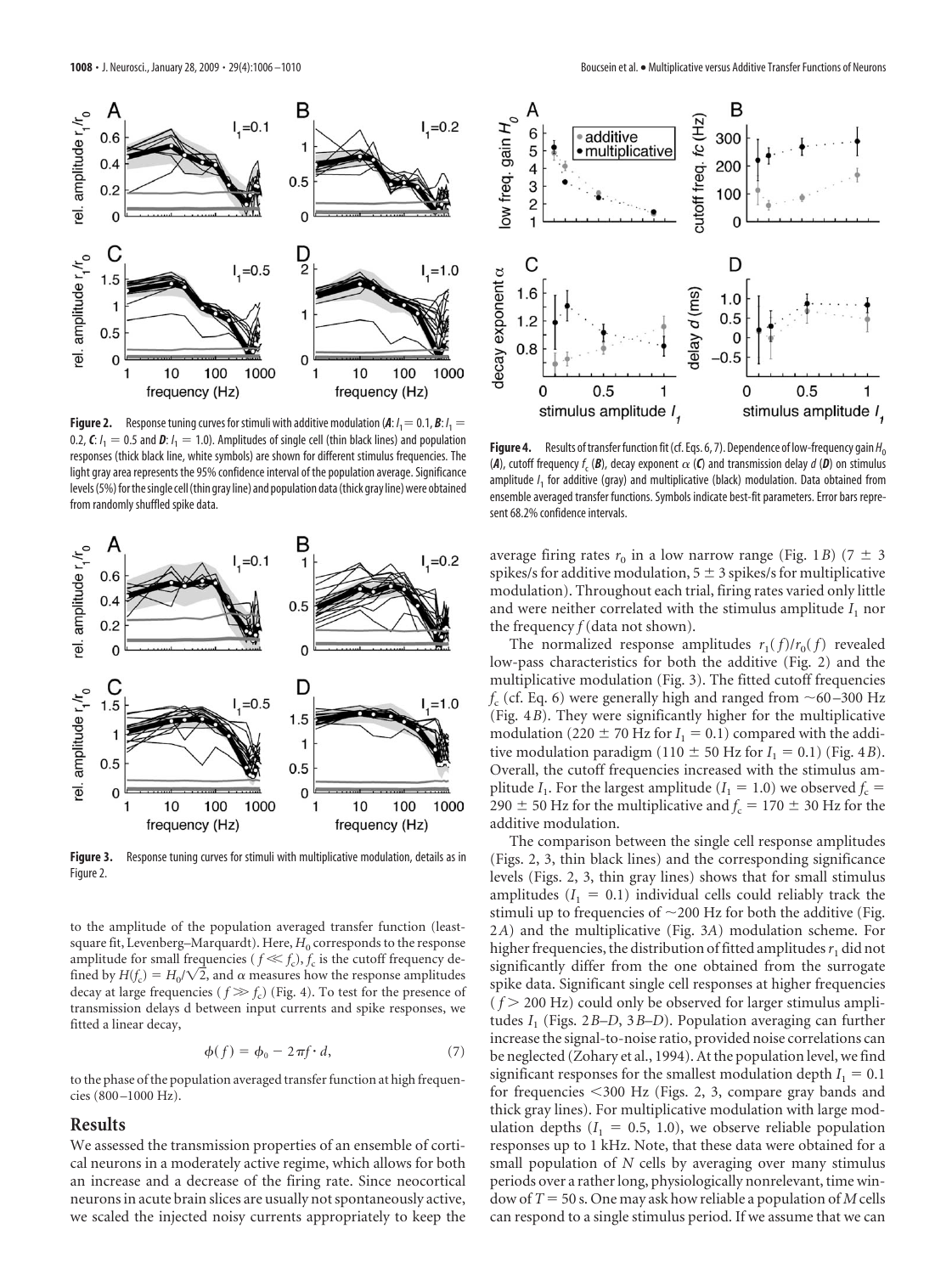replace the time average (average over stimulus periods) by an ensemble average, we may associate the total number of periods  $M = N \cdot f \cdot T$  by the size of a hypothetical cell population. For  $I_1 =$ 0.1, for example, we obtained data from  $N = 7$  cells. For a stimulus frequency of  $f = 300$  Hz and a trial duration of  $T = 50$  s, this accounts for an ensemble size of about  $M = 100,000$ . Our data suggest that even such large populations cannot reliably track weak  $(I_1 = 0.1)$  high-frequency ( $f > 300$  Hz) stimuli. Increasing the ensemble size even further may lead to significant responses, but the biological relevance of this result would appear questionable. It is therefore necessary to consider larger stimulus amplitudes  $I_1 > 0.1$ .

With increasing stimulus amplitudes, it becomes more likely that the system leaves the linear regime, i.e., the response amplitudes  $r_1(f)/r_0(f)$  would not grow linearly with the stimulus amplitude *I*<sub>1</sub>. Figure 4*A* shows, indeed, that the low-frequency gain *H*<sub>0</sub> decreased with *I*<sub>1</sub>, i.e., the amplitudes  $r_1(f)/r_0(f)$  grew sublinearly with  $I_1$ . For  $I_1 > 0.2$ , this nonlinear behavior resulted at least partly from a rectification of the firing rates, because here the fitted response modulation depth  $r_1(f)$  exceeded the response offset  $r_0(f)$  for a broad frequency range (Figs. 2, 3).

For the additive modulation paradigm, our data analysis shows that the response amplitudes decay generally slower than  $1/f$  at high frequencies: the decay exponent  $\alpha$  (cf. Eq. 6) is smaller than 1 for small stimulus amplitudes  $I_1$  (Fig. 4*C*). It grows for increasing modulation depths and approaches 1 for  $I_1 = 1.0$ . If we restrict the analysis to frequencies  $\leq 600$  Hz, we obtain decay exponents close to 1 for all stimulus amplitudes (data not shown). If the stimulus modulates the variance of the noise rather than its mean,  $\alpha$  is always close to 1. In the high-frequency limit, Fourcaud-Trocmé et al. (2003) and Naundorf et al. (2005) predicted a decay exponent  $\alpha = 1$  or larger. It is unclear, however, to which frequencies this limit actually applies. A comparison between these predictions with the exponent  $\alpha$  measured here (in the frequency range up to 1 kHz) is, therefore, difficult.

At high frequencies  $f > 700$  Hz, the phase  $\phi(f)$  of the population averaged transfer function generally showed a linear decay, thereby indicating the presence of a constant time delay *d*. The fitted values of *d* (cf. Eq. 7) were in the range between 0 and 0.9 ms (Fig. 4*D*) and did not significantly differ in the additive and the multiplicative modulation paradigm. These small delays can at least partly be explained by the time between the action potential onset and the spike detection threshold (0 mV).

### **Discussion**

In the presence of transient stimuli, cortical neurons receive noisy input currents with modulations not only in the mean, but also in the variance of the noise. We have shown that ensembles of pyramidal cells exhibit low-pass characteristics for both additive and multiplicative modulation of the input noise. The observed cutoff frequencies are markedly high, considerably higher than the average firing rates. Moreover, we demonstrated that modulations in the noise variance can be tracked significantly faster than modulations in the mean input. Extremely fast stimuli (up to 1 kHz) can be reliably tracked, provided the stimulus amplitudes are sufficiently high.

The transmission properties of ensembles of neurons have been frequently discussed in previous theoretical and experimental studies. The majority of these studies focused on the transmission of signals superimposed by additive noise. For this additive stimulation paradigm, Köndgen et al. (2008) recently showed that ensembles of cortical neurons exhibit low-pass characteristics with high cutoff frequencies, thereby confirming the predictions of the theoretical studies of Fourcaud-Trocmé et al. (2003) and Naundorf et al. (2005): in contrast to simple linear integrateand-fire models, neurons with continuous action-potential onset dynamics (like the quadratic or exponential integrate-and-fire neuron or conductance-based models) exhibit a finite tracking speed which crucially depends on the speed of the actionpotential onset dynamics (see also Naundorf et al., 2006).

Modulations of presynaptic firing rates, however, affect not only the population averaged (mean) input current, but also its variance. Lindner and Schimansky-Geier (2001) pointed out that a population of leaky integrate-and-fire neurons can faithfully track signals at arbitrarily high frequencies, if the signal modulates the variance of a white-noise carrier, rather than its mean. According to Naundorf et al. (2005), neurons with finite actionpotential onset speed exhibit low-pass behavior for both modulation schemes, independently of the time constant of the noise. The cutoff frequencies, however, are larger in the multiplicative case. Our results clearly confirm these predictions for colored noise and a variety of stimulus amplitudes. Similar results were obtained earlier by Silberberg et al. (2004) for white noise. While they used broad-band stimuli (steps, frozen noise), we performed a frequency resolved analysis. Measuring response amplitudes for each stimulus frequency separately allowed us to make a more direct comparison with the theoretically predicted transfer functions. For linear systems, the two approaches are equivalent. As we have shown, linearity can, however, not be guaranteed for stimulus amplitudes required to obtain significant responses.

Theoretical studies (Brunel and Hakim, 1999; Brunel et al., 2001; Lindner and Schimansky-Geier, 2001; Fourcaud and Brunel, 2002; Fourcaud-Trocmé et al., 2003; Naundorf et al., 2005) typically restrict the mathematical analysis of population responses to the linear regime, i.e., to the case of infinitely small stimulus amplitudes. By means of simulations, most of these studies have, however, shown that the linear response analysis correctly predicts population responses for a large range of amplitudes. For biologically relevant stimulus amplitudes (i.e., amplitudes which are large enough to elicit significant responses) we observed signs of nonlinearity: the response amplitudes grew sublinearly with the stimulus amplitude. Although the shape of the measured transfer functions changed for different stimulus amplitudes, the main features remained, however, qualitatively the same.

In the present study, we probed a rather small number of neurons (7–15 cells for each modulation depth). Conclusions on the response properties of large populations of layer V pyramidal cells were drawn by replacing the population average by a combination of an ensemble average (average over the small tested ensemble of cells) and a time average (average over many stimulus periods). This approach has often been used in the past (Knight, 1972b; Silberberg et al., 2004; Köndgen et al., 2008), but it has its limitations. An underlying assumption here is that the ensemble of tested cells can be considered as a representative subset. The role of heterogeneity in cell parameters may be underestimated. In the small ensemble of cells tested here, the variability across cells is relatively small (Figs. 2, 3, thin black lines). The transfer functions obtained from single cells by averaging over stimulus periods are qualitatively identical to those obtained by population averaging (Figs. 2, 3, thick black lines).

#### **References**

Boucsein C, Nawrot M, Rotter S, Aertsen A, Heck D (2005) Controlling synaptic input patterns in vitro by dynamic photo stimulation. J Neurophysiol 94:2948 –2958.